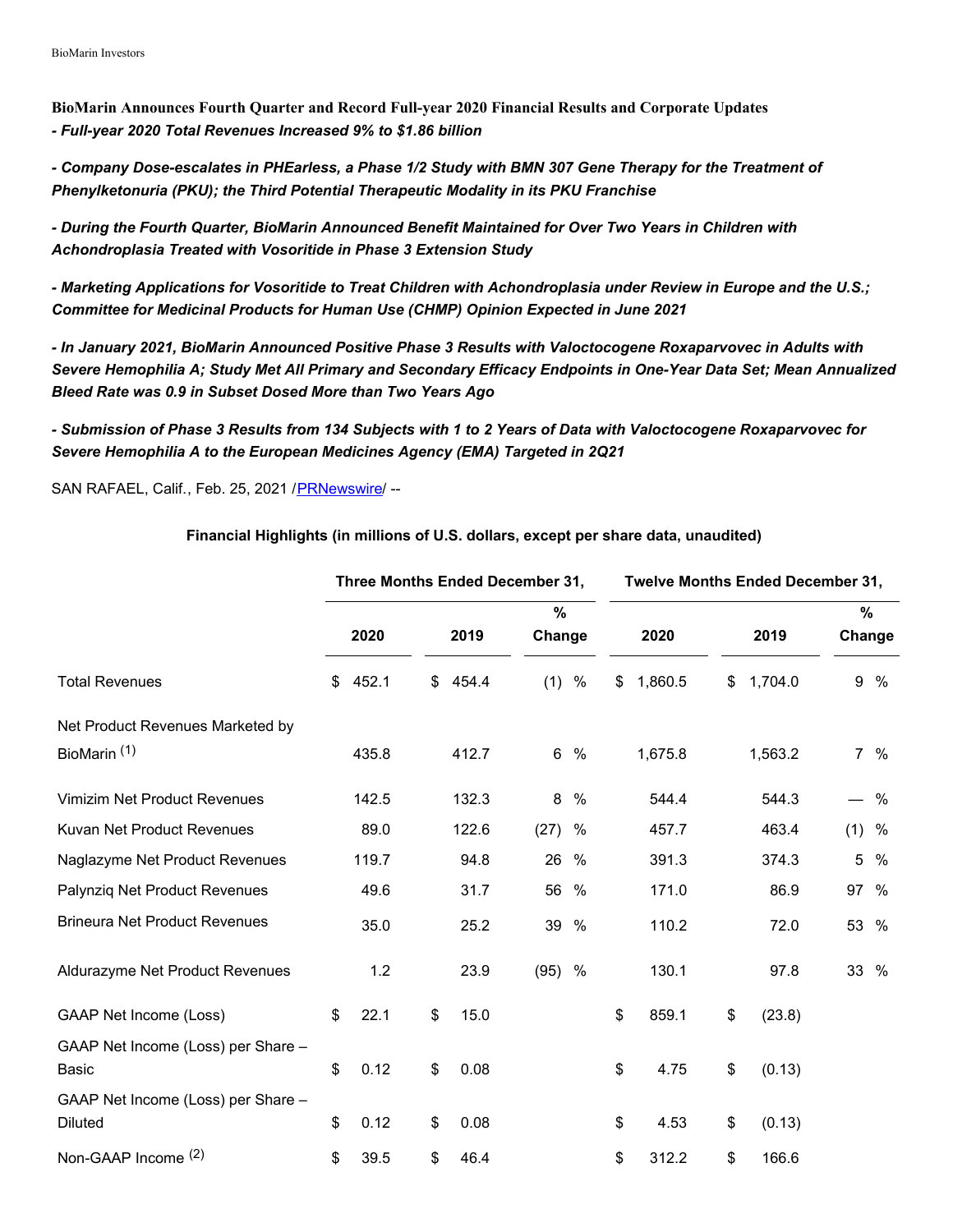|                                           | December 31. | December 31.  |
|-------------------------------------------|--------------|---------------|
|                                           | 2020         | 2019          |
| Cash, cash equivalents and investments \$ | 1.350.9      | 1.165.8<br>S. |

- (1) Net Product Revenues Marketed by BioMarin is the sum of revenues from Vimizim, Kuvan, Naglazyme, Palynziq, Brineura and Firdapse, each calculated in accordance with Generally Accepted Accounting Principles in the United States (U.S. GAAP). Sanofi Genzyme (Genzyme) is BioMarin's sole customer for Aldurazyme and is responsible for marketing and selling Aldurazyme to third parties. Refer to page 8 for a table showing Net Product Revenues by product. In January 2020, BioMarin divested the Firdapse assets to a third party in a sale transaction. The sale is reflected in the Company's consolidated financial statements for the twelve months ending December 31, 2020; as a result of the transaction BioMarin will not recognize Net Product Revenues from Firdapse in the future.
- (2) Non-GAAP Income is defined by the Company as reported GAAP Net Income/Loss, excluding net interest expense, provision for (benefit from) income taxes, depreciation expense, amortization expense, stock-based compensation expense, contingent consideration expense and, in certain periods, certain other specified items. Refer to Non-GAAP Information beginning on page 10 of this press release for a complete discussion of the Company's Non-GAAP financial information and reconciliations to the comparable information reported under U.S. GAAP.

BioMarin Pharmaceutical Inc. (NASDAQ: BMRN) (BioMarin or the Company) today announced financial results for the fourth quarter and full year ended December 31, 2020.

Net Product Revenues for the fourth quarter of 2020 were essentially flat as compared to the fourth quarter of 2019. The change in Net Product Revenues was primarily attributed to the following:

- Kuvan Net Product Revenues decreased by \$33.6 million, primarily due to the U.S. loss of market exclusivity in October 2020 resulting from generic competition; and
- Aldurazyme Net Product Revenues decreased by \$22.7 million due to timing of product fulfillment to Genzyme. Aldurazyme is marketed by Genzyme and BioMarin Aldurazyme revenues are driven by the timing of when the product is released and control is transferred to Genzyme. Revenues for the fourth quarter of 2020 were comparatively lower than 2019 due to such timing. Based on data provided to us by Genzyme, patients receiving commercial Aldurazyme increased by 10% during 2020; partially offset by
- Naglazyme and Vimizim Net Product Revenues increased by an aggregate of \$35.1 million primarily due to timing of sales in the Middle East and Latin America;
- Palynziq Net Product Revenues increased by \$17.9 million driven by a combination of revenue from U.S. patients achieving maintenance dosing and new patients initiating therapy; and
- Brineura Net Product Revenues increased by \$9.8 million driven by growth in the number of patients in all regions.

The increase in GAAP Net Income for the fourth quarter of 2020, compared to the same period in 2019 was primarily due to the following:

- decreased research and development (R&D) expense of \$16.1 million primarily due to lower clinical activity spend for valoctocogene roxaparvovec gene therapy programs and decreased tralesinidase alfa costs as the program was licensed to a third-party in 2019; and
- an increase in the benefit from income taxes of \$37.5 million primarily due to the change in the jurisdictional mix of earnings and the related tax impact from the completion of an intra-entity transfer of certain intellectual property rights to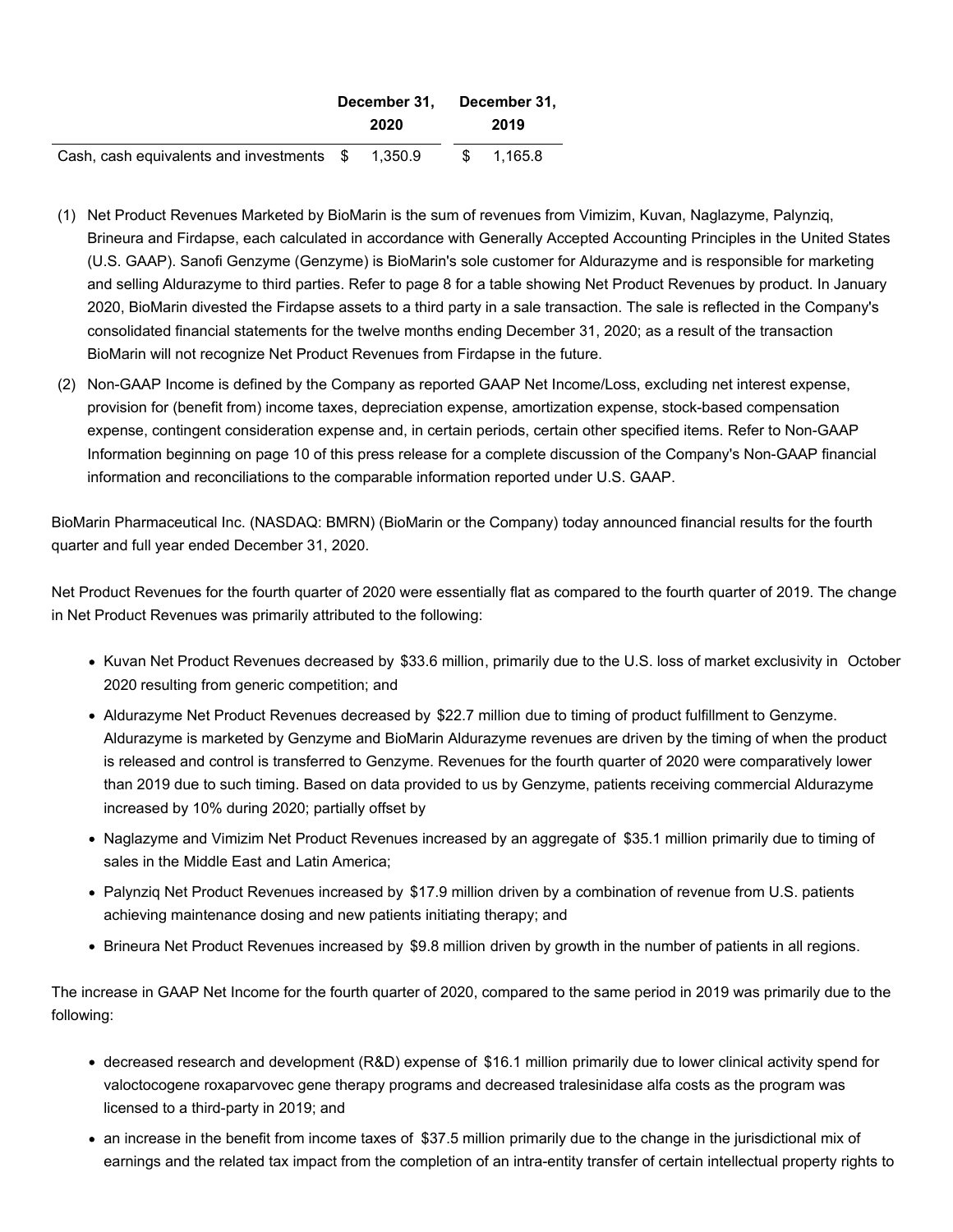an Irish subsidiary where the Company's ex-US regional headquarters are located during the third quarter of 2020; partially offset by

• an increase in Cost of Sales of \$30.2 million primarily due to inventory reserves and higher sales volumes of products with lower margins.

Non-GAAP Income for the fourth quarter of 2020 decreased to \$39.5 million, compared to Non-GAAP Income of \$46.4 million for the same period in 2019. The decrease in Non-GAAP Income for the quarter, compared to the same period in 2019, was primarily attributed to lower gross profits and higher SG&A expenses, partially offset by lower R&D expenses.

As of December 31, 2020, BioMarin had cash, cash equivalents and investments totaling \$1.35 billion, which includes net proceeds of \$535.8 million from the Company's May 2020 convertible debt offering, as compared to \$1.17 billion as of December 31, 2019. On October 15, 2020, the Company's 1.50% senior subordinate convertible notes matured and were settled in cash for approximately \$375.0 million.

Commenting on full-year 2020 results, Jean-Jacques Bienaimé, Chairman and Chief Executive Officer of BioMarin, said, "Despite the impact in 2020 from the COVID-19 pandemic and a delay in the potential approval of valoctocogene roxaparvovec for severe hemophilia A, demand for our current product portfolio continued to drive steady revenue growth and expansion of our pipeline. Excluding contributions from Kuvan, for which a generic became available during 2020, total revenues grew 13% in 2020, and generated \$85 million of positive operating cash flows for the full year, underscoring the essential nature of our medicines."

Mr. Bienaimé continued, "The most recent Phase 3 data updates from our latest-stage development programs in achondroplasia and severe hemophilia A demonstrated significant efficacy. In the largest gene therapy trial ever conducted for the treatment of severe hemophilia A, we were pleased that valoctocogene roxaparvovec was the first in hemophilia A to demonstrate statistically significant evidence of annualized bleed rate superiority over standard of care recombinant FVIII. Based on these results, we are very encouraged that one infusion of valoctocogene roxaparvovec gene therapy may potentially address the high treatment burden for people with severe hemophilia A. We are targeting submission of the one-year Phase 3 results to the European Medicines Agency in the second quarter of 2021 and planning to dialog with the FDA to align on steps to obtain approval in the United States."

"Also in 2021, we look forward to the potential approval of vosoritide, which would be the first pharmacological treatment to address the underlying cause of achondroplasia, the most common form of dwarfism. We announced in the fourth quarter of 2020 that vosoritide demonstrated sustained growth effects for over two years in children with achondroplasia participating in our Phase 3 extension study. In addition to the large, Phase 3 program currently in the extension phase, we have built a multipronged dossier of additional studies to support our understanding of the unmet medical need for children with achondroplasia and the effects of vosoritide in this condition. In addition to the highly statistically significant placebo-controlled Phase 3 results, the program includes the long-term clinical results in 5 to 18 year-olds from our Phase 2 study, natural history data, and the ongoing study of newborns through 5 years. Many families are keen to seek early treatment for their children so we are hopeful that, if approved, vosoritide will become available later in 2021 upon potential approvals."

## **2021 Full-Year Financial Guidance (in millions, except %)**

| Item                           |         | 2021 Guidance * |         |
|--------------------------------|---------|-----------------|---------|
| <b>Total Revenues</b>          | \$1,750 | to              | \$1,850 |
| Vimizim Net Product Revenues   | \$570   | to              | \$610   |
| Kuvan Net Product Revenues     | \$250   | to              | \$290   |
| Naglazyme Net Product Revenues | \$365   | to              | \$395   |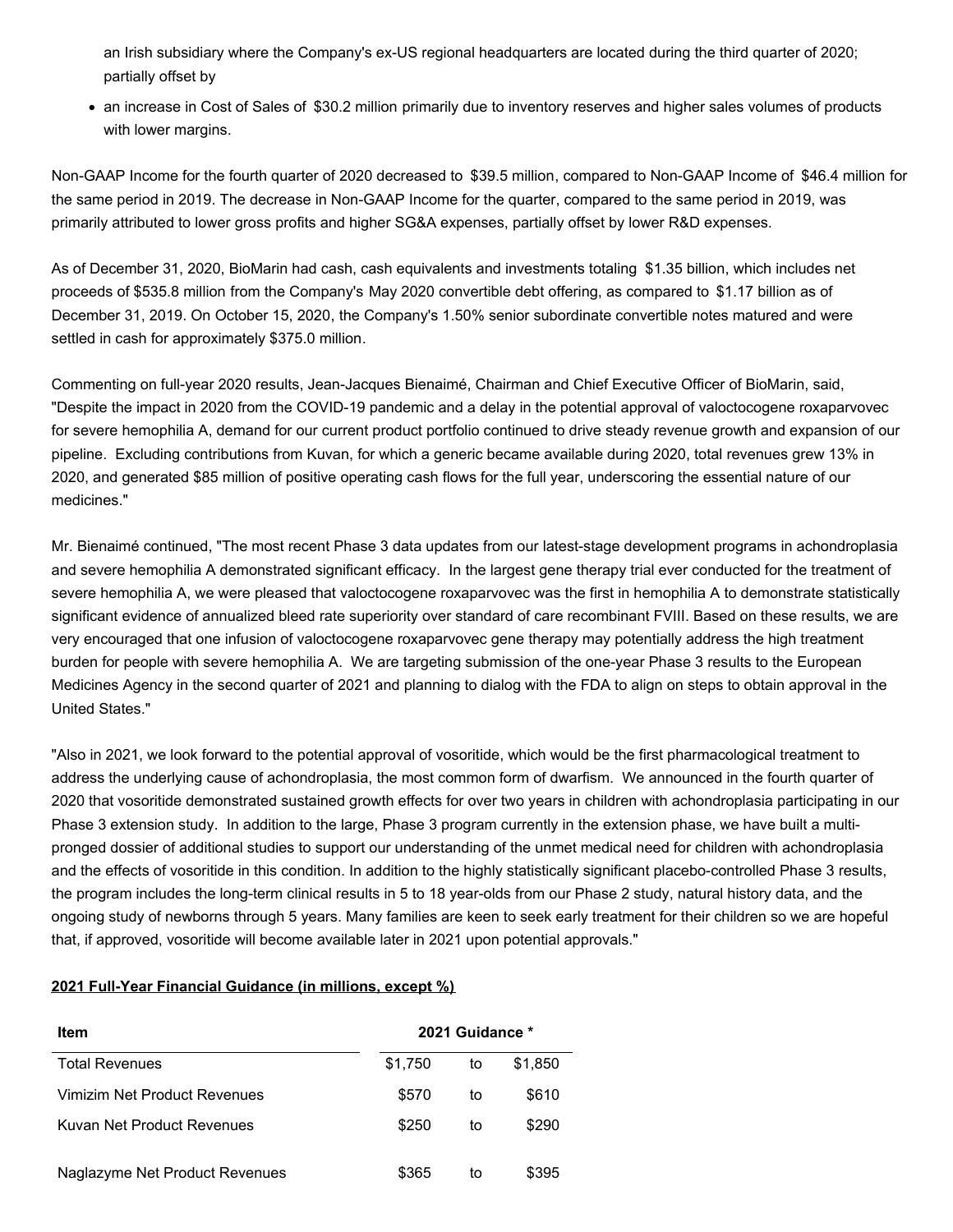| Palynzig Net Product Revenues               | \$210   | to | \$250  |
|---------------------------------------------|---------|----|--------|
| <b>Brineura Net Product Revenues</b>        | \$120   | to | \$140  |
| Cost of Sales (% of Total Revenues)         | 23%     | to | 25%    |
| Research and Development Expense            | \$645   | to | \$695  |
| Selling, General and Administrative Expense | \$725   | to | \$775  |
| <b>GAAP Net Loss</b>                        | (\$130) | to | (\$80) |
| Non-GAAP Income (1)                         | \$170   | to | \$220  |

\*2021 Guidance takes into consideration ongoing expected impact from the COVID-19 pandemic in 2021 assuming consistent trends experienced during 2020.

(1) All Financial Guidance items are calculated based on U.S. GAAP with the exception of Non-GAAP Income/Loss. Refer to Non-GAAP Information beginning on page 10 of this press release for a complete discussion of the Company's Non-GAAP financial information and reconciliations to the corresponding GAAP reported information.

# **Key Program Highlights**

**Valoctocogene roxaparvovec gene therapy for severe hemophilia A**: On January 10, 2021, the Company announced positive top-line, one-year data results from its ongoing global Phase 3 GENEr8-1 study of valoctocogene roxaparvovec, an investigational gene therapy for the treatment of adults with severe hemophilia A. Data from the study in the pre-specified primary analysis for Annualized Bleeding Rate (ABR) showed that a single dose of valoctocogene roxaparvovec significantly reduced ABR by 84% compared with prior treatment with prophylactic FVIII infusions. These results were from a pre-specified group of participants in a non-interventional prospective baseline observational study (rollover population; N=112) with a median follow-up of 60.1 weeks after dosing with valoctocogene roxaparvovec. 80% of the rollover participants were bleed-free starting at week five after treatment.

Additionally, at the end of the first year post-infusion with valoctocogene roxaparvovec, participants in the modified intentto-treat (mITT) population (N=132) had a mean endogenous Factor VIII expression level of 42.9 (SD 45.5, median 23.9) IU/dL, as measured by the chromogenic substrate (CS) assay, supporting the marked clinical benefits observed with abrogation of bleeding episodes and Factor VIII infusion treatment rate. Factor VIII expression declined at a slower rate compared to the Phase 1/2 study, and remained in a range to provide hemostatic efficacy. In a subset of the mITT population that had been dosed at least two years prior to the data cut date (N=17), Factor VIII expression declined from a mean of 42.2 (SD 50.9, median 23.9) IU/dL at the end of year one to a mean of 24.4 (SD 29.2, median 14.7) IU/dL at the end of year two with continued hemostatic efficacy demonstrated by a mean ABR of 0.9 (median 0.0) bleeding episodes per year.

Valoctocogene roxaparvovec also significantly reduced the mean annualized Factor VIII usage in the rollover population by 99% from 135.9 (median 128.6) to 2.0 (median 0.0) infusions per year (p-value <0.0001).

In the U.S., the FDA recommended that the Company complete the Phase 3 study and submit two-year follow-up safety and efficacy data on all study participants. The Company plans to meet with FDA to review the two-year data request and share the Phase 3 GENEr8-1 results announced on January 10, 2021. BioMarin is targeting submission of the Marketing Authorization Application (MAA) with these results to the EMA in the second quarter of 2021 pending confirmation in presubmission meetings.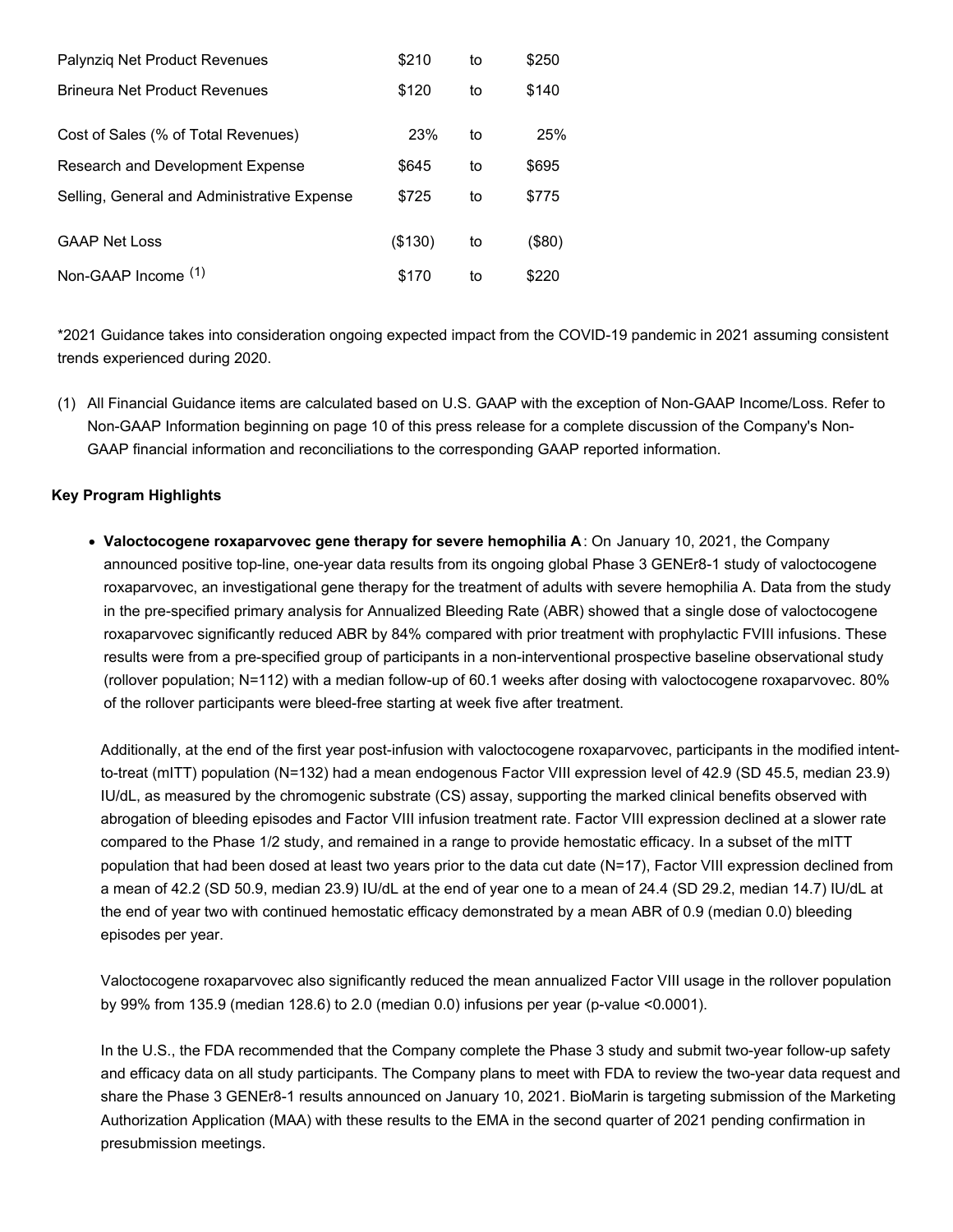**Vosoritide for children with achondroplasia:** On December 21, 2020 the Company announced that children in the open-label long-term extension of the Phase 3 study of vosoritide, an investigational, once daily injection analog of Ctype Natriuretic Peptide (CNP), maintained an increase in Annual Growth Velocity (AGV) through the second year of continuous treatment. An analysis, comparing all children randomized and treated with vosoritide for two years (n=52) to all children from the run-in study who were randomized to receive placebo with an untreated observation period of two years (n=38), showed improvement in one-year height change in the treated group relative to the untreated group that was similar in the second year of treatment, 1.79 cm, as in the first year of treatment, 1.73 cm. The cumulative height gain over the 2-year treatment period was 3.52 cm more than the untreated children.

In 2020, marketing applications for vosoritide were validated and accepted by EMA and FDA, respectively. The CHMP opinion is expected in Europe in June of 2021. The U.S. New Drug Application (NDA) for vosoritide is under review by the FDA with a Prescription Drug User Fee Act (PDUFA) target action date of August 20, 2021.

In January 2021, the Company received notice from FDA that the NDA for vosoritide had been granted Priority Review Designation. Under this designation, the vosoritide NDA may qualify for a Priority Review Voucher (PRV) upon approval. A PRV confers priority review to a subsequent drug application that would not otherwise qualify for that designation. The rare pediatric disease review voucher program is designed to encourage development of new drugs and biologics for the prevention or treatment of rare pediatric diseases.

**Palynziq for PKU:** On October 7, 2020 the Company announced that the FDA approved the supplemental Biologics License Application (sBLA) to increase the maximum allowable dose of Palynziq (pegvaliase-pqpz) Injection for treatment of adults with PKU to 60 mg daily. Previously, the maximum dose was 40 mg daily. In the Phase 3 PRISM studies, 19% of study participants required a 60 mg dose to achieve adequate response to Palynziq.

Palynziq is indicated to reduce blood Phe concentrations in adults with PKU, who have uncontrolled blood Phe concentrations greater than 600 μmol/L on existing management. Palynziq, a PEGylated recombinant phenylalanine ammonia lyase enzyme, is the first and only approved enzyme substitution therapy to target the underlying cause of PKU by helping the body to break down Phe.

- **BMN 307 gene therapy product candidate for PKU:** The Company announced that it plans to dose escalate in PHEarless, the Phase 1/2 study of BMN 307 based on encouraging Phe lowering and safety signals observed in study participants who were treated with the lowest dose. Both the FDA and EMA granted BMN 307 Orphan Drug Status. Additionally, the FDA has granted Fast Track status to BMN 307. Product for use in the Phase 1/2 study was made at commercial scale from BioMarin's award-winning gene therapy manufacturing facility.
- **BMN 331 gene therapy product candidate for Hereditary Angioedema (HAE)** : IND-enabling studies are ongoing with BMN 331, BioMarin's third gene therapy candidate, for the treatment of HAE. BioMarin plans to leverage its broad expertise in developing gene therapies for severe hemophilia A and PKU to improve efficiencies in the development process of BMN 331.
- **DiNA-001 for MYBPC3 hypertrophic cardiomyopathy (HCM):** Pre-clinical studies are underway with DiNA-001 following a collaboration announced in 2020 with DiNAQOR, a gene therapy platform company, to develop novel gene therapies to treat rare genetic cardiomyopathies. DiNAQOR received an undisclosed upfront payment and is eligible to receive development, regulatory and commercial milestones on product sales in addition to tiered royalties on worldwide sales.
- **BMN 255 for a subset of chronic renal disease:** On January 11, 2021 the Company announced that it filed an IND in 2020 for BMN 255, a small molecule for a subset of chronic renal disease. BMN 255 was driven by genetic discoveries for both mechanism and for identifying individuals for treatment.
- **BMN 351 for Duchenne Muscular Dystrophy (DMD):** IND-enabling studies are underway with BMN 351, an oligonucleotide therapy that has demonstrated a high-level of protein expression in experimental animals possessing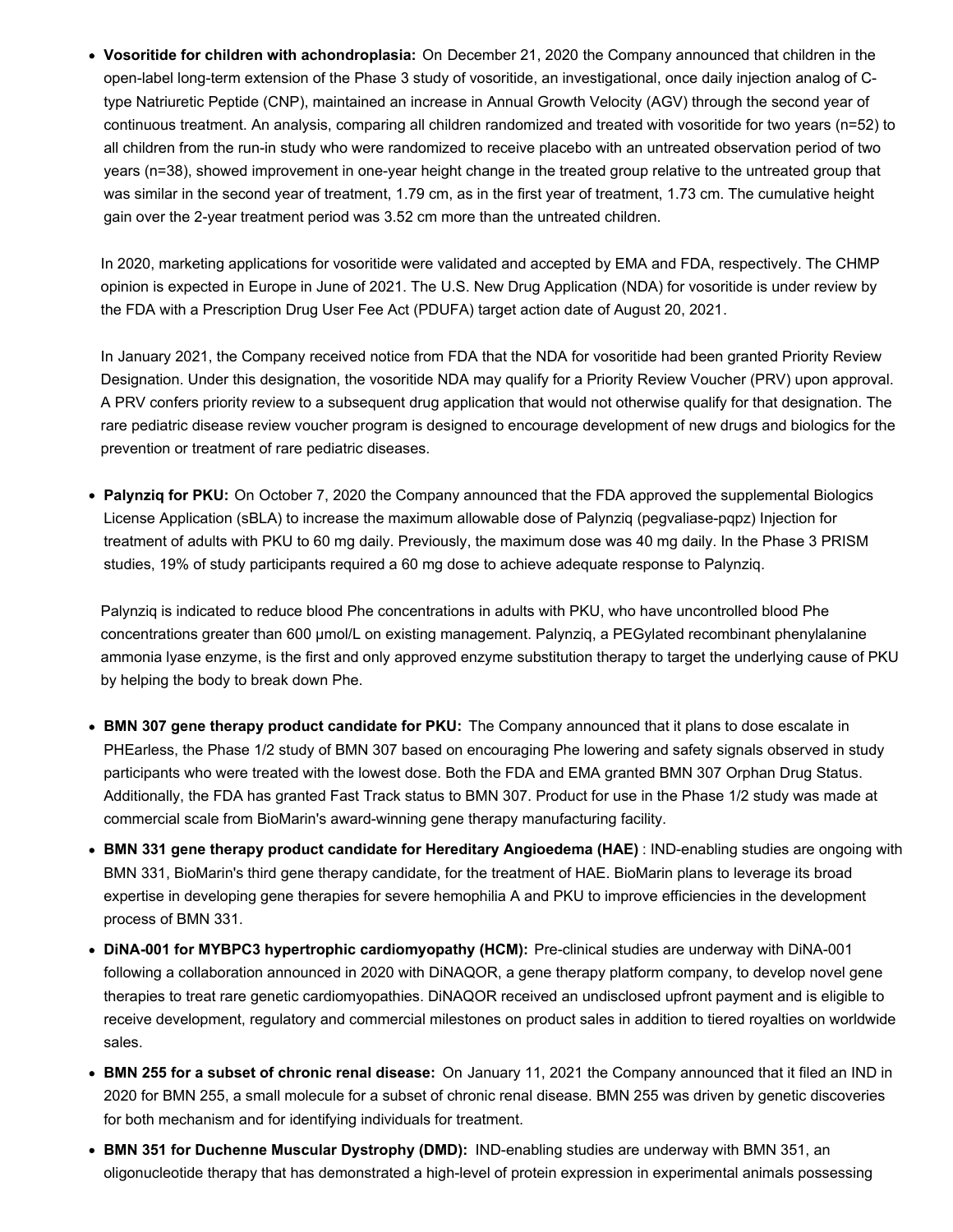skippable dystrophic mutations and at doses that are promising in regard to safety. The Company intends to determine timing of a potential IND filing at the end of the year based on results of ongoing IND-enabling studies.

BioMarin will host a conference call and webcast to discuss fourth quarter and full-year 2020 financial results today, Thursday, February 25, 2021 at 4:30 p.m. ET. This event can be accessed on the investor section of the BioMarin website at www.biomarin.com.

| U.S./Canada Dial-in Number: 866.502.9859   Replay Dial-in Number: 855.859.2056 |                                                                                                |
|--------------------------------------------------------------------------------|------------------------------------------------------------------------------------------------|
|                                                                                | International Dial-in Number: 574.990.1362   Replay International Dial-in Number: 404.537.3406 |
| Conference ID: 6488682                                                         | Conference ID: 6488682                                                                         |

## **About BioMarin**

BioMarin is a global biotechnology company that develops and commercializes innovative therapies for people with serious and life-threatening rare diseases and medical conditions. The Company selects product candidates for diseases and conditions that represent a significant unmet medical need, have well-understood biology and provide an opportunity to be first-to-market or offer a significant benefit over existing products. The Company's portfolio consists of several commercial therapies and multiple clinical and preclinical product candidates.

For additional information, please visit www.biomarin.com.

### **Forward-Looking Statements**

This press release and the associated conference call and webcast contain forward-looking statements about the business prospects of BioMarin Pharmaceutical Inc. (BioMarin), including, without limitation, statements about: the expectations of Total Revenues, Net Product Revenues, Research and Development Expense, Selling, General and Administrative Expense, Cost of Sales, GAAP Net Loss, Non-GAAP Income, and other specified income statement guidance for the full-year 2021; the timing of BioMarin's clinical development and commercial prospects, including announcements of data from clinical studies and trials; the clinical development and commercialization of BioMarin's product candidates and commercial products, including (i) BioMarin's plan to submit complete one-year Phase 3 data for valoctocogene roxaparvovec to the EMA in the second quarter of 2021, (ii) BioMarin's plan to resubmit its MAA for valoctocogene roxaparvovec to the EMA in the second quarter of 2021 (iii) BioMarin's plans to meet with FDA to review the two-year data request and share the Phase 3 GENEr8-1 results announced on January 10, 2021, (iv) that the CHMP opinion for vosoritide is expected in Europe in the second half of 2021; and (v) the target PDUFA action date with respect to vosoritide of August 20, 2021; the potential approval and commercialization of BioMarin's product candidates, including vosoritide for the treatment of achondroplasia and valoctocogene roxaparvovec for the treatment of severe hemophilia A, including timing of such approval decisions; and the expected benefits and availability of BioMarin's product candidates, including (i) that valoctocogene roxaparvovec gene therapy may potentially address the high treatment burden for people with severe hemophilia A and (ii) BioMarin's hope that, if approved, vosoritide will become available later in 2021.

These forward-looking statements are predictions and involve risks and uncertainties such that actual results may differ materially from these statements. These risks and uncertainties include, among others: BioMarin's success in the commercialization of its commercial products, including BioMarin's projected impact of the COVID-19 pandemic on its global revenue sources, including due to demand interruptions such as missed patient infusions and delayed treatment starts for new patients; results and timing of current and planned preclinical studies and clinical trials, as well as the potential impact of the COVID-19 pandemic on (i) BioMarin's ability to continue such preclinical studies and clinical trials and (ii) the timing of such preclinical studies and clinical trials, and the release of data from those trials; BioMarin's ability to successfully manufacture its commercial products and product candidates; the content and timing of decisions by the FDA, the European Commission and other regulatory authorities concerning each of the described products and product candidates, including the potential impact of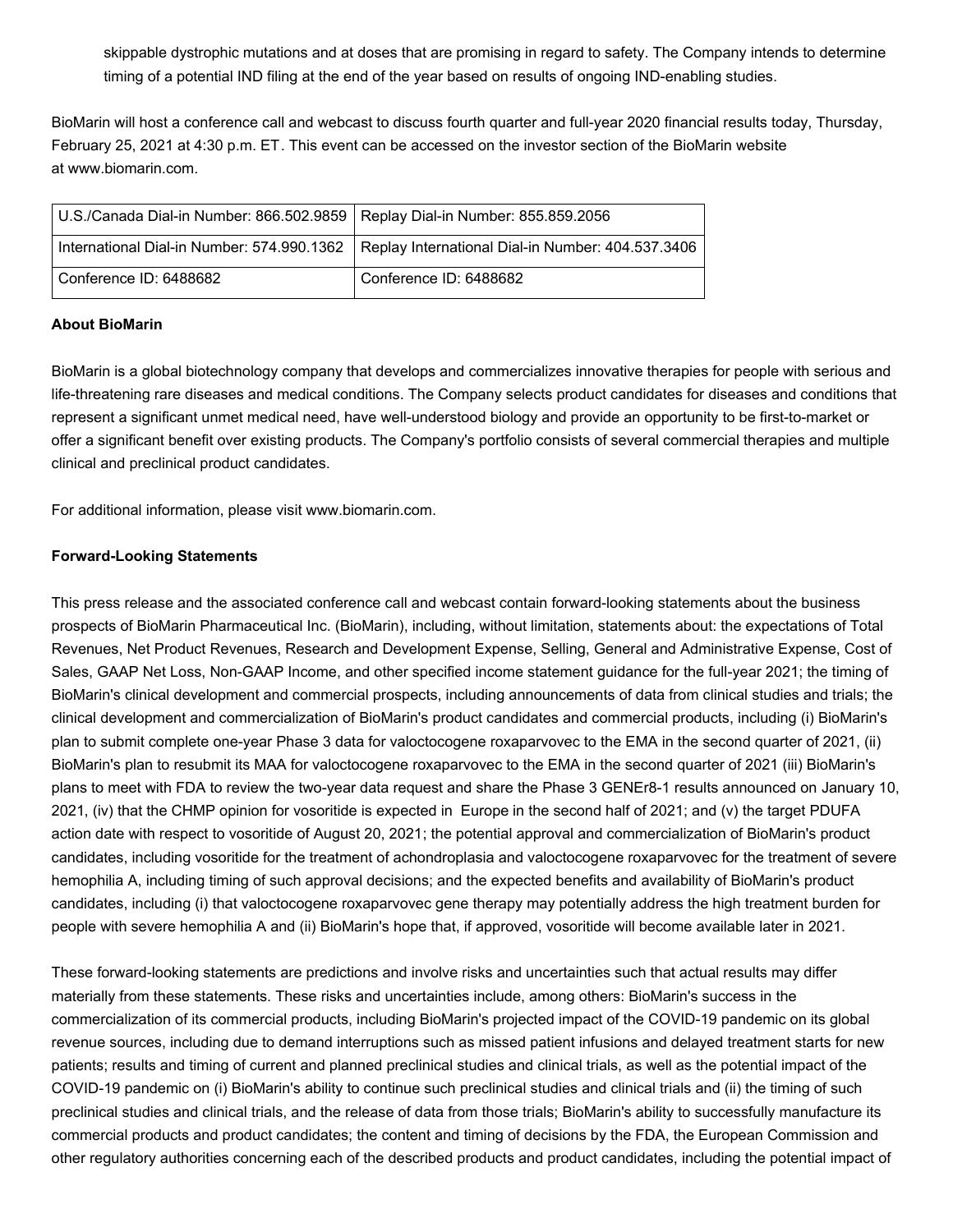the COVID-19 pandemic on the regulatory authorities' abilities to issue such decisions and the timing of such decisions; the market for each of these products; actual sales of BioMarin's commercial products and the impact that the COVID-19 pandemic may have on such sales; the introduction of generic versions of BioMarin's commercial products, in particular generic versions of Kuvan; and those factors detailed in BioMarin's filings with the Securities and Exchange Commission (SEC), including, without limitation, the factors contained under the caption "Risk Factors" in BioMarin's Quarterly Report on Form 10-Q for the quarter ended September 30, 2020 as such factors may be updated by any subsequent reports. Stockholders are urged not to place undue reliance on forward-looking statements, which speak only as of the date hereof. BioMarin is under no obligation, and expressly disclaims any obligation to update or alter any forward-looking statement, whether as a result of new information, future events or otherwise.

BioMarin®, Brineura®, Kuvan®, Naglazyme®, Palynziq® and Vimizim® are registered trademarks of BioMarin Pharmaceutical Inc., or its affiliates. Aldurazyme® is a registered trademark of BioMarin/Genzyme LLC.

### **BIOMARIN PHARMACEUTICAL INC.**

#### **CONDENSED CONSOLIDATED BALANCE SHEETS**

#### **December 31, 2020 and December 31, 2019**

#### **(In thousands of U.S. dollars, except per share amounts)**

|                                             | December 31,<br>2020 | December 31,<br>2019(1) |
|---------------------------------------------|----------------------|-------------------------|
| <b>ASSETS</b>                               | (unaudited)          |                         |
| Current assets:                             |                      |                         |
| Cash and cash equivalents                   | \$<br>649,158        | \$<br>437,446           |
| Short-term investments                      | 416,228              | 316,361                 |
| Accounts receivable, net                    | 448,351              | 377,404                 |
| Inventory                                   | 698,548              | 680,275                 |
| Other current assets                        | 129,934              | 130,657                 |
| Total current assets                        | 2,342,219            | 1,942,143               |
| Noncurrent assets:                          |                      |                         |
| Long-term investments                       | 285,473              | 411,978                 |
| Property, plant and equipment, net          | 1,032,471            | 1,010,868               |
| Intangible assets, net                      | 417,271              | 456,580                 |
| Goodwill                                    | 196,199              | 197,039                 |
| Deferred tax assets                         | 1,432,150            | 549,422                 |
| Other assets                                | 142,237              | 122,009                 |
| <b>Total assets</b>                         | 5,848,020<br>S       | 4,690,039<br>\$         |
| <b>LIABILITIES AND STOCKHOLDERS' EQUITY</b> |                      |                         |
| <b>Current liabilities:</b>                 |                      |                         |
| Accounts payable and accrued liabilities    | \$<br>492,548        | \$<br>570,621           |
| Short-term convertible debt, net            |                      | 361,882                 |
| <b>Total current liabilities</b>            | 492,548              | 932,503                 |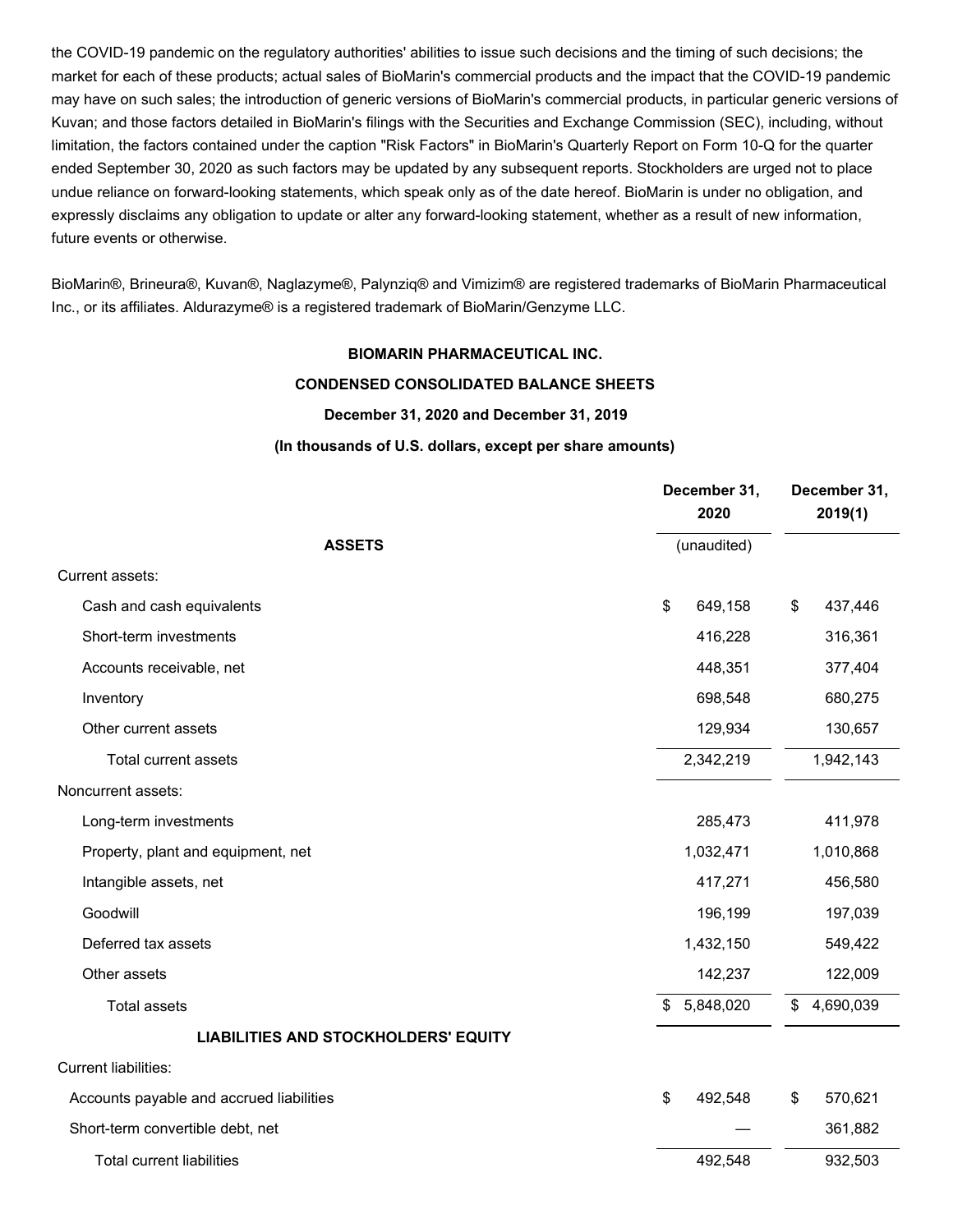| Noncurrent liabilities:                                                         |                |                 |
|---------------------------------------------------------------------------------|----------------|-----------------|
| Long-term convertible debt, net                                                 | 1,075,145      | 486,238         |
| Long-term contingent consideration                                              | 60,130         | 50,793          |
| Other long-term liabilities                                                     | 114,195        | 98,124          |
| Total liabilities                                                               | 1,742,018<br>S | \$<br>1,567,658 |
| Stockholders' equity:                                                           |                |                 |
| Common stock, \$0.001 par value: 500,000,000 shares authorized; 181,740,999 and |                |                 |
| 179,838,114 shares issued and outstanding, respectively.                        | 182            | 180             |
| Additional paid-in capital                                                      | 4,993,407      | 4,832,707       |
| Company common stock held by Nonqualified Deferred Compensation Plan            | (9,839)        | (9,961)         |
| Accumulated other comprehensive income                                          | (16, 139)      | 20,164          |
| Accumulated deficit                                                             | (861, 609)     | (1,720,709)     |
| Total stockholders' equity                                                      | 4,106,002      | 3,122,381       |
| Total liabilities and stockholders' equity                                      | 5,848,020<br>S | \$<br>4,690,039 |

(1) December 31, 2019 balances were derived from the audited Consolidated Financial Statements included in the Company's Annual Report on Form 10-K for the year ended December 31, 2019, filed with the U.S. Securities and Exchange Commission (SEC) on February 27, 2020.

#### **BIOMARIN PHARMACEUTICAL INC.**

## **CONDENSED CONSOLIDATED STATEMENTS OF OPERATIONS**

## **Three and Twelve Months Ended December 31, 2020 and 2019**

## **(In thousands of U.S. dollars, except per share amounts)**

|                                              |               | <b>Three Months Ended</b> |                 | <b>Twelve Months Ended</b> |  |  |
|----------------------------------------------|---------------|---------------------------|-----------------|----------------------------|--|--|
|                                              |               | December 31,              | December 31,    |                            |  |  |
|                                              | 2020          | 2019                      | 2020            | 2019(1)                    |  |  |
|                                              | (unaudited)   | (unaudited)               | (unaudited)     |                            |  |  |
| <b>REVENUES:</b>                             |               |                           |                 |                            |  |  |
| Net product revenues                         | \$<br>437,045 | \$<br>436,585             | 1,805,861<br>\$ | 1,661,043<br>\$            |  |  |
| Royalty and other revenues                   | 15,072        | 17,858                    | 54,594          | 43,005                     |  |  |
| Total net revenues                           | 452,117       | 454,443                   | 1,860,455       | 1,704,048                  |  |  |
| <b>OPERATING EXPENSES:</b>                   |               |                           |                 |                            |  |  |
| Cost of sales                                | 126,138       | 95,899                    | 524,272         | 359,466                    |  |  |
| Research and development                     | 156,667       | 172,812                   | 628,116         | 715,007                    |  |  |
| Selling, general and administrative          | 195,512       | 187,900                   | 737,669         | 680,924                    |  |  |
| Intangible asset amortization and contingent |               |                           |                 |                            |  |  |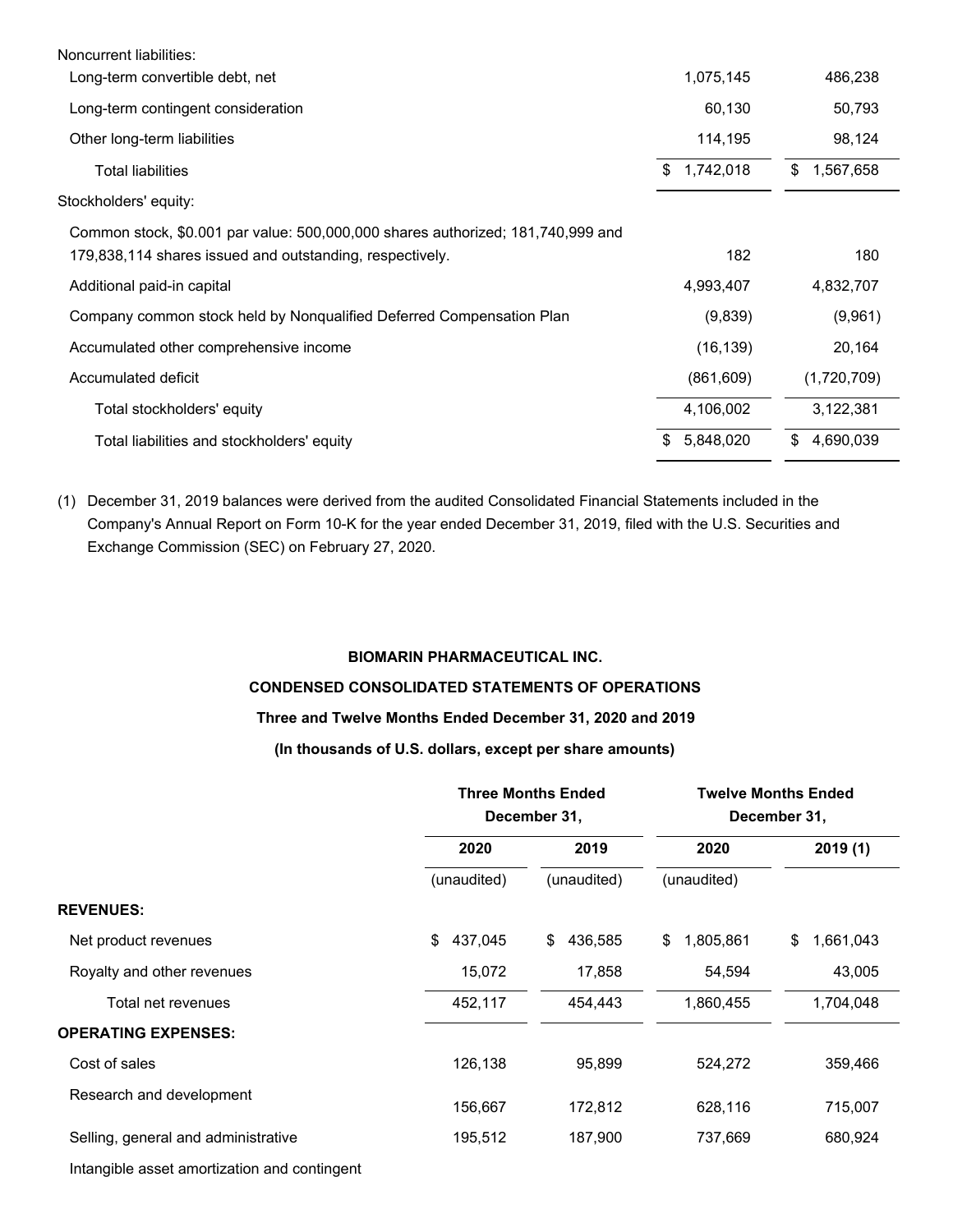| consideration                                          |           | 18,640    |                      | 16,994   |            | 66,658    |    | 74,108     |
|--------------------------------------------------------|-----------|-----------|----------------------|----------|------------|-----------|----|------------|
| Gain on sale of nonfinancial assets                    |           | (10,000)  |                      |          | (59, 495)  |           |    | (25,000)   |
| Total operating expenses                               |           | 496,957   |                      | 463,605  |            | 1,897,220 |    | 1,804,505  |
| <b>LOSS FROM OPERATIONS</b>                            |           | (44, 840) |                      | (9, 162) |            | (36, 765) |    | (100, 457) |
| Equity in the income (loss) of BioMarin/Genzyme LLC    |           | 1,071     |                      | 193      |            | (6)       |    | (587)      |
| Interest income                                        |           | 3,071     |                      | 5,211    |            | 16,610    |    | 22,748     |
| Interest expense                                       |           | (4,749)   | (6,930)<br>(29, 309) |          |            |           |    | (23, 460)  |
| Other income, net                                      |           | 5,262     |                      | 907      |            | 7,148     |    | 6,945      |
| <b>LOSS BEFORE INCOME TAXES</b>                        |           | (40, 185) |                      | (9,781)  |            | (42, 322) |    | (94, 811)  |
| Benefit from income taxes                              | (62, 284) |           | (24, 805)            |          | (901, 422) |           |    | (70, 963)  |
| <b>NET INCOME (LOSS)</b>                               |           | 22,099    |                      | 15,024   |            | 859,100   |    | (23, 848)  |
| <b>NET INCOME (LOSS) PER SHARE, BASIC</b>              | \$        | 0.12      | \$                   | 0.08     | \$         | 4.75      | \$ | (0.13)     |
| NET INCOME (LOSS) PER SHARE, DILUTED                   | \$        | 0.12      | \$                   | 0.08     | \$         | 4.53      | \$ | (0.13)     |
| Weighted average common shares outstanding, basic      |           | 181,435   |                      | 179,531  |            | 180,804   |    | 179,039    |
| Weighted average common shares outstanding,<br>diluted |           | 184,476   |                      | 182,412  |            | 191,678   |    | 179,039    |

(1) December 31, 2019 totals were derived from the audited Consolidated Financial Statements included in the Company's Annual Report on Form 10-K for the year ended December 31, 2019, filed with the SEC on February 27, 2020.

The following table presents Net Product Revenues by Product:

### **Net Product Revenues by Product**

## **(In millions of U.S. dollars)**

|                                                        | <b>Three Months Ended</b><br>December 31, |             |      |             |                         |      |      | <b>Twelve Months Ended</b><br>December 31, |         |         |                          |   |  |
|--------------------------------------------------------|-------------------------------------------|-------------|------|-------------|-------------------------|------|------|--------------------------------------------|---------|---------|--------------------------|---|--|
|                                                        | 2020                                      |             | 2019 |             | $\frac{0}{0}$<br>Change |      | 2020 |                                            | 2019(1) |         | %<br>Change              |   |  |
|                                                        |                                           | (unaudited) |      | (unaudited) |                         |      |      | (unaudited)                                |         |         |                          |   |  |
| <b>PKU</b> franchise                                   | \$                                        | 138.6       | \$   | 154.3       | (10)                    | %    | \$   | 628.7                                      | \$      | 550.3   | 14 %                     |   |  |
| Vimizim                                                |                                           | 142.5       |      | 132.3       | 8                       | $\%$ |      | 544.4                                      |         | 544.3   | $\overline{\phantom{0}}$ | % |  |
| Naglazyme                                              |                                           | 119.7       |      | 94.8        | 26                      | $\%$ |      | 391.3                                      |         | 374.3   | 5                        | % |  |
| <b>Brineura</b>                                        |                                           | 35.0        |      | 25.2        | 39                      | $\%$ |      | 110.2                                      |         | 72.0    | 53 %                     |   |  |
| Firdapse $(2)$                                         |                                           |             |      | 6.1         | $(100)$ %               |      |      | 1.2                                        |         | 22.3    | $(95)$ %                 |   |  |
| Net Product Revenues Marketed<br>by BioMarin           |                                           | 435.8       |      | 412.7       |                         |      |      | 1,675.8                                    |         | 1,563.2 |                          |   |  |
| Aldurazyme Net Product Revenues<br>Marketed by Genzyme |                                           | 1.2         |      | 23.9        | (95)                    | $\%$ |      | 130.1                                      |         | 97.8    | 33                       | % |  |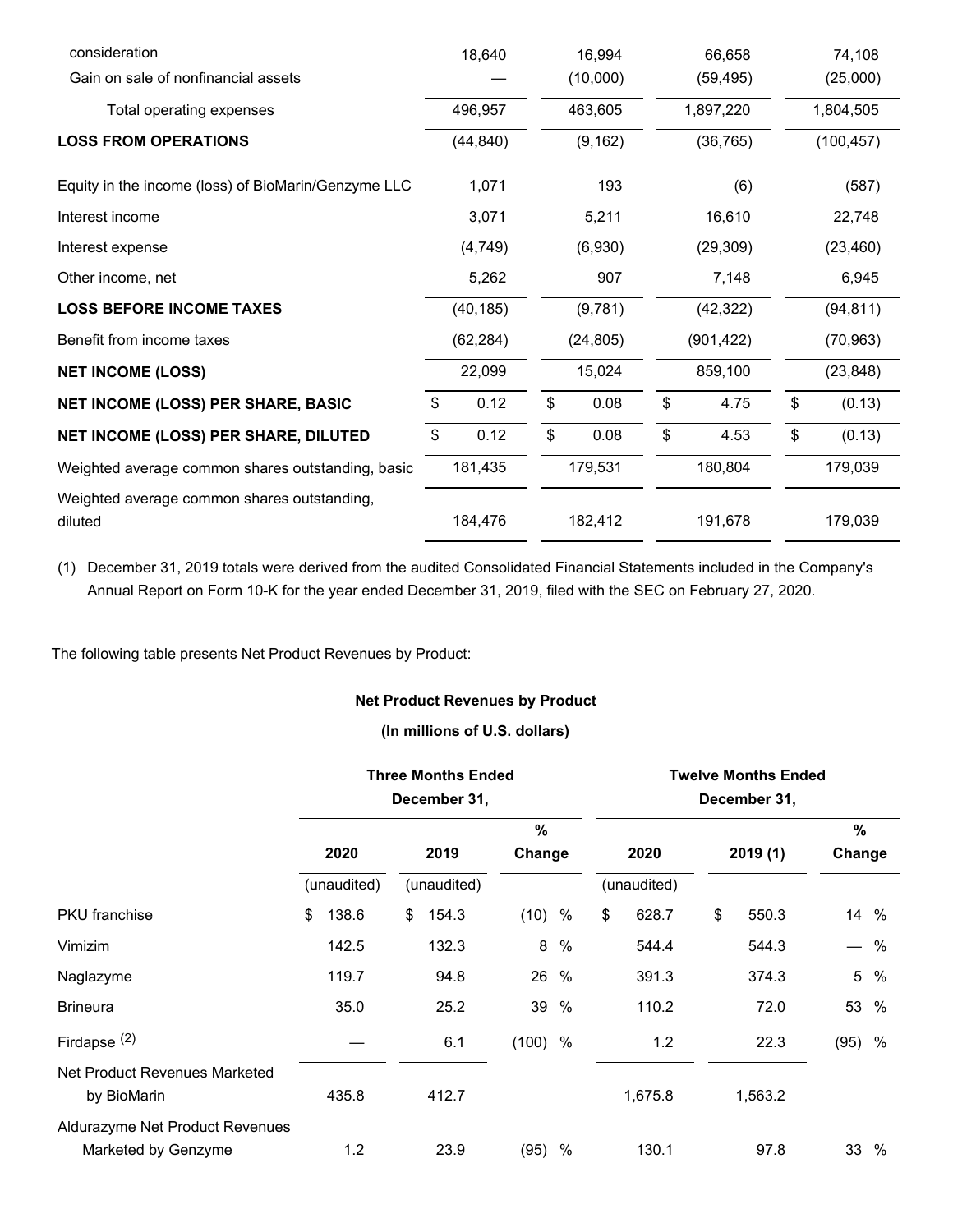- (1) December 31, 2019 totals were derived from the audited Consolidated Financial Statements included in the Company's Annual Report on Form 10-K for the year ended December 31, 2019, filed with the SEC on February 27, 2020.
- (2) In January 2020, BioMarin divested the Firdapse assets to a third party in a sale transaction. The sale is reflected in the Company's consolidated financial statements for the twelve months ended months ending December 31, 2020; and as a result of the transaction BioMarin will not recognize Net Product Revenues from Firdapse in the future.

The following table presents Net Product Revenues for the PKU Franchise by Product:

## **Net Product Revenues by Product for the PKU Franchise**

## **(In millions of U.S. dollars)**

**(unaudited)**

|                     | <b>Three Months Ended</b><br>December 31, |             |   |             |          |      | <b>Twelve Months Ended</b><br>December 31, |             |    |         |          |      |  |
|---------------------|-------------------------------------------|-------------|---|-------------|----------|------|--------------------------------------------|-------------|----|---------|----------|------|--|
|                     |                                           | 2020        |   | 2019        | % Change |      |                                            | 2020        |    | 2019(1) | % Change |      |  |
|                     |                                           | (unaudited) |   | (unaudited) |          |      |                                            | (unaudited) |    |         |          |      |  |
| Kuvan               | \$                                        | 89.0        |   | 122.6       | (27)     | $\%$ | \$                                         | 457.7       |    | 463.4   | (1)      | $\%$ |  |
| Palynzig            |                                           | 49.6        |   | 31.7        | 56       | %    |                                            | 171.0       |    | 86.9    | 97       | %    |  |
| Total PKU franchise | S                                         | 138.6       | S | 154.3       | (10)     | %    | \$                                         | 628.7       | \$ | 550.3   | 14       | %    |  |

(1) December 31, 2019 totals were derived from the audited Consolidated Financial Statements included in the Company's Annual Report on Form 10-K for the year ended December 31, 2019, filed with the SEC on February 27, 2020.

## **Non-GAAP Information**

The results presented in this press release include both GAAP information and Non-GAAP information. As used in this release, Non-GAAP Income is defined by the Company as GAAP Net Income/Loss excluding net interest expense, provision for (benefit from) income taxes, depreciation expense, amortization expense, stock-based compensation expense, contingent consideration expense and, in certain periods, certain other specified items, as detailed below when applicable. In addition, BioMarin includes in this press release the effects of these adjustments on certain components of GAAP Net Income/Loss for each of the periods presented. In this regard, Non-GAAP Income and its components, including Non-GAAP Cost of Sales, Non-GAAP Research and Development expenses, Non-GAAP Selling, General and Administrative expense, Non-GAAP Intangible Asset Amortization and Contingent Consideration, Non-GAAP Gain on the Sale of Intangible Asset and Non-GAAP Benefit From Income Taxes are statement of operations line items prepared on the same basis as, and therefore components of, the overall Non-GAAP measures.

BioMarin regularly uses both GAAP and Non-GAAP results and expectations internally to assess its financial operating performance and evaluate key business decisions related to its principal business activities: the discovery, development, manufacture, marketing and sale of innovative biologic therapies. Because Non-GAAP Income and its components are important internal measurements for BioMarin, the Company believes that providing this information in conjunction with BioMarin's GAAP information enhances investors' and analysts' ability to meaningfully compare the Company's results from period to period and to its forward-looking guidance, and to identify operating trends in the Company's principal business. BioMarin also uses Non-GAAP Income internally to understand, manage and evaluate its business and to make operating decisions, and compensation of executives is based in part on this measure.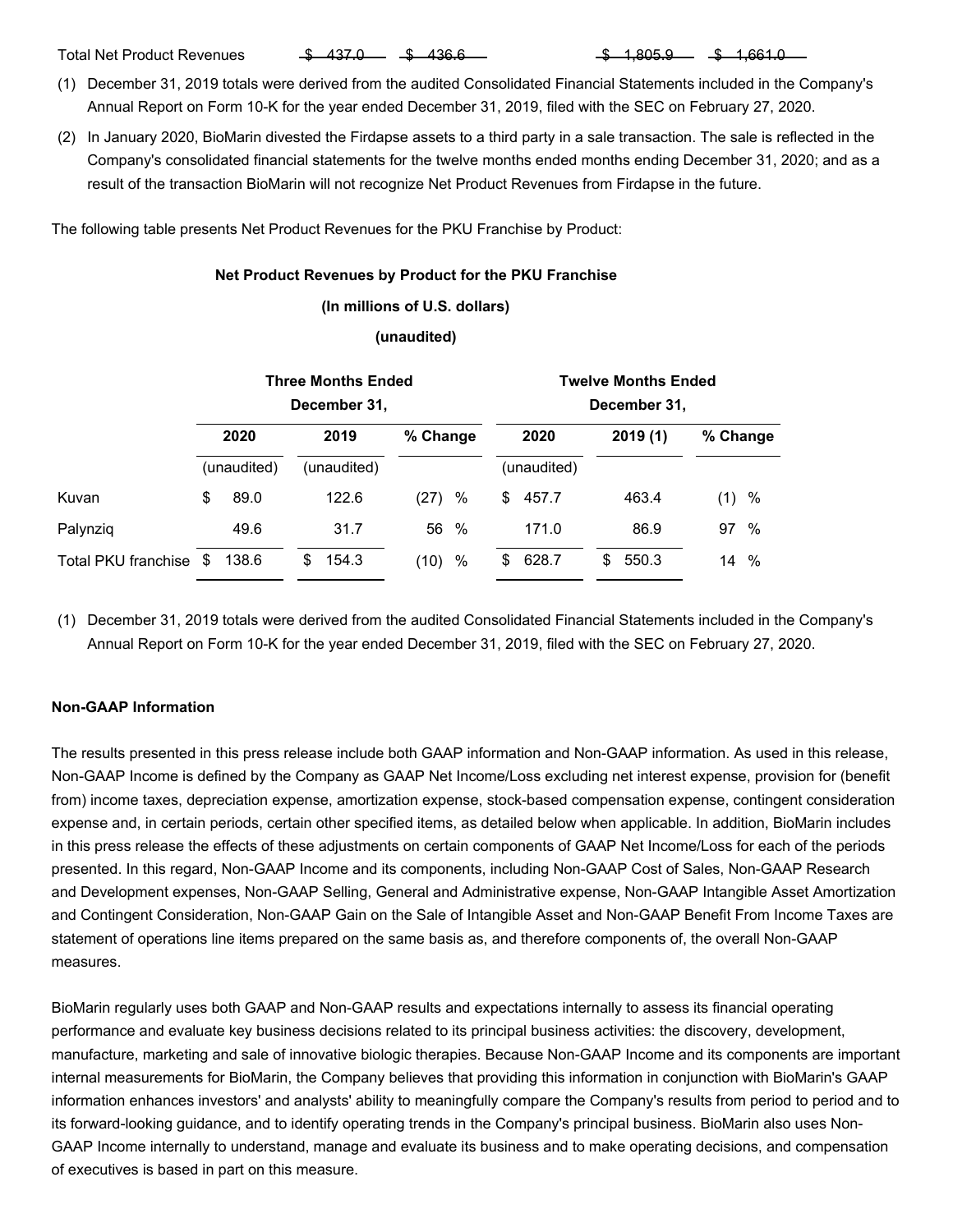Non-GAAP Income and its components are not meant to be considered in isolation, as a substitute for, or superior to comparable GAAP measures and should be read in conjunction with the consolidated financial information prepared in accordance with GAAP. Investors should note that the Non-GAAP information is not prepared under any comprehensive set of accounting rules or principles and does not reflect all of the amounts associated with the Company's results of operations as determined in accordance with GAAP. Investors should also note that these Non-GAAP measures have no standardized meaning prescribed by GAAP and, therefore, have limits in their usefulness to investors. In addition, from time to time in the future there may be other items that the Company may exclude for purposes of its Non-GAAP measures; likewise, the Company may in the future cease to exclude items that it has historically excluded for purposes of its Non-GAAP measures. Because of the non-standardized definitions, the Non-GAAP measure as used by BioMarin in this press release and the accompanying tables may be calculated differently from, and therefore may not be directly comparable to, similarly titled measures used by other companies.

The following table presents the reconciliation of GAAP Net Income (Loss) to Non-GAAP Income:

## **Reconciliation of GAAP Net Income (Loss) to Non-GAAP Income**

**(In millions of U.S. dollars)**

### **(unaudited)**

|                                             |            | <b>Three Months Ended</b><br>December 31, |             | <b>Twelve Months Ended</b><br>December 31, | <b>Guidance</b><br><b>Year Ending</b><br>December 31, 2021 |  |  |  |  |
|---------------------------------------------|------------|-------------------------------------------|-------------|--------------------------------------------|------------------------------------------------------------|--|--|--|--|
|                                             | 2020       | 2019                                      | 2020        | 2019                                       |                                                            |  |  |  |  |
| <b>GAAP Net Income (Loss)</b>               | 22.1<br>\$ | 15.0<br>\$                                | \$<br>859.1 | \$<br>(23.8)                               | (130.0)<br>\$<br>\$<br>(80.0)                              |  |  |  |  |
| Interest expense, net                       | 1.7        | 1.7                                       | 12.7        | 0.7                                        | 11.0<br>11.0                                               |  |  |  |  |
| Benefit from income taxes                   | (62.3)     | (24.8)                                    | (901.4)     | (71.0)                                     | (16.0)<br>(16.0)<br>$\hspace{0.1mm}-\hspace{0.1mm}$        |  |  |  |  |
| Depreciation expense                        | 11.9       | 9.5                                       | 43.0        | 51.8                                       | 48.0<br>48.0                                               |  |  |  |  |
| Amortization expense                        | 15.4       | 16.3                                      | 62.2        | 53.5                                       | 62.0<br>62.0                                               |  |  |  |  |
| Stock-based compensation<br>expense         | 47.5       | 38.0                                      | 189.7       | 159.8                                      | 186.0<br>186.0                                             |  |  |  |  |
| Contingent consideration<br>expense         | 3.2        | 0.7                                       | 4.5         | 20.6                                       | 9.0<br>9.0                                                 |  |  |  |  |
| Provision for inventory<br>reserve, net (1) |            |                                           | 75.6        |                                            |                                                            |  |  |  |  |
| Gain on sale of nonfinancial<br>assets      |            | (10.0)                                    | (59.5)      | (25.0)                                     |                                                            |  |  |  |  |
| Licensed In-Process R&D <sup>(2)</sup>      |            |                                           | 26.3        |                                            |                                                            |  |  |  |  |
| Non-GAAP Income                             | \$<br>39.5 | \$<br>46.4                                | \$<br>312.2 | \$<br>166.6                                | \$<br>170.0<br>220.0<br>\$                                 |  |  |  |  |

(1) Represents a \$81.2 million charge related to pre-launch valoctocogene roxaparvovec inventory, net of stock-based compensation, as a result of the unexpected delays in anticipated regulatory approvals.

(2) Represents the upfront license fee paid to a third party and recognized as R&D expense in the second quarter of 2020.

The following reconciliation of the GAAP reported to the Non-GAAP information provides the details of the effects of the Non-GAAP adjustments on certain components of the Company's operating results for each of the periods presented.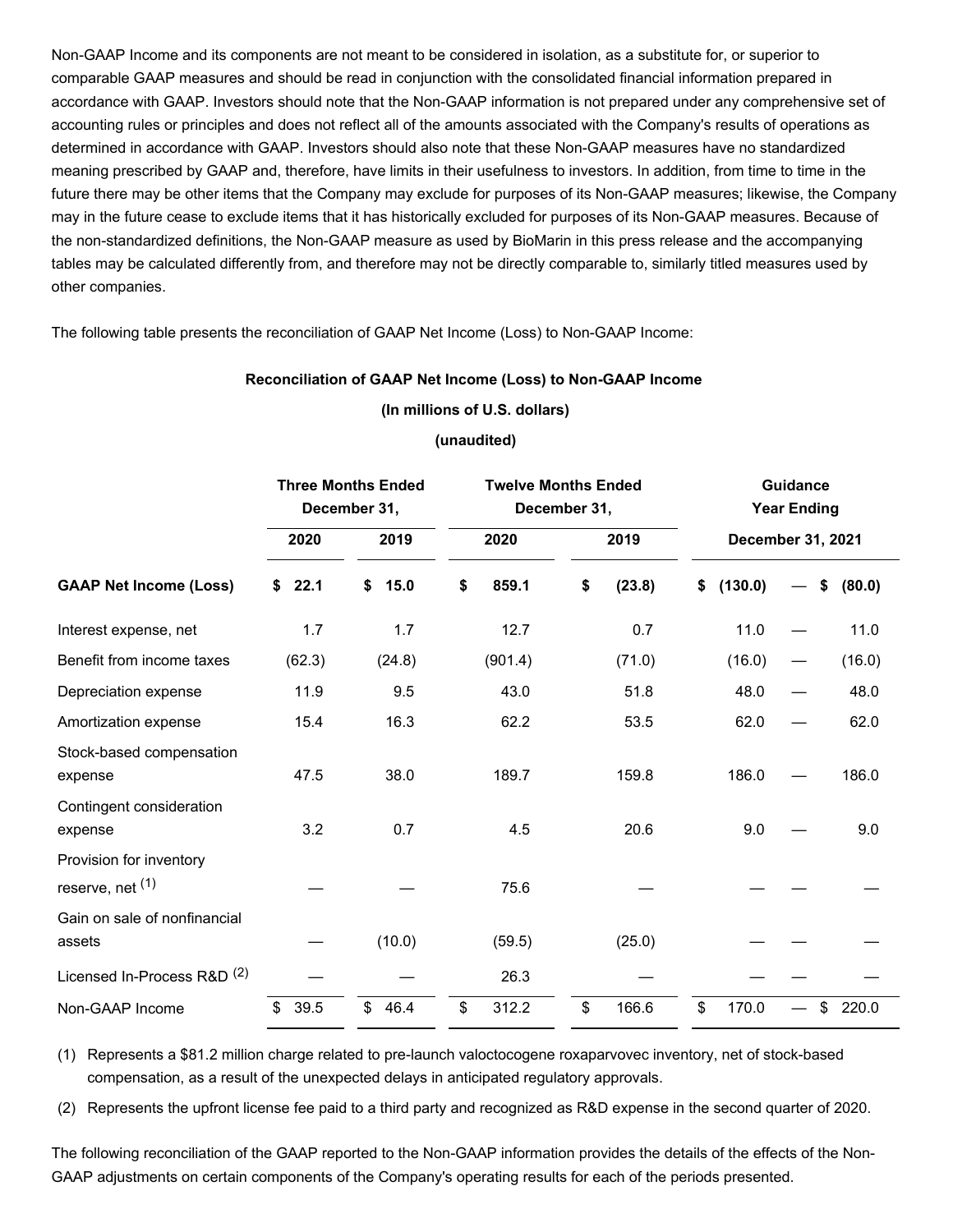## **Reconciliation of Certain GAAP Reported Information to Non-GAAP Information**

# **(In millions of U.S. dollars)**

# **(unaudited)**

|                                                                           |                                | 2020    |                                                                   |        |                                                                                                              |        |                                  |                                | 2019                                                              |        |                                                                                                  |        |
|---------------------------------------------------------------------------|--------------------------------|---------|-------------------------------------------------------------------|--------|--------------------------------------------------------------------------------------------------------------|--------|----------------------------------|--------------------------------|-------------------------------------------------------------------|--------|--------------------------------------------------------------------------------------------------|--------|
|                                                                           |                                |         | <b>Adjustments</b>                                                |        |                                                                                                              |        | Non-<br><b>GAAP</b>              | <b>GAAP</b><br><b>Reported</b> | <b>Adjustments</b>                                                |        |                                                                                                  |        |
|                                                                           | <b>GAAP</b><br><b>Reported</b> |         | Interest,<br>Taxes,<br><b>Depreciation</b><br>and<br>Amortization |        | <b>Stock-Based</b><br>Compensation,<br>Contingent<br><b>Consideration</b><br>and Other<br><b>Adjustments</b> |        |                                  |                                | Interest,<br>Taxes,<br><b>Depreciation</b><br>and<br>Amortization |        | Stock-Base<br>Compensatic<br>Contingent<br><b>Consideratio</b><br>and Other<br><b>Adjustment</b> |        |
| Cost of sales                                                             |                                | \$126.1 | \$                                                                |        | $\boldsymbol{\mathsf{S}}$                                                                                    | (5.9)  | $\sqrt[6]{\frac{1}{2}}$<br>120.2 | \$<br>95.9                     | \$                                                                |        | \$                                                                                               | (3.5)  |
| Research<br>and<br>development                                            |                                | 156.7   |                                                                   | (6.7)  |                                                                                                              | (16.5) | 133.5                            | 172.8                          |                                                                   | (3.8)  |                                                                                                  | (13.5) |
| Selling,<br>general and<br>administrative                                 |                                | 195.5   |                                                                   | (5.2)  |                                                                                                              | (25.1) | 165.2                            | 187.9                          |                                                                   | (5.7)  |                                                                                                  | (21.0) |
| Intangible<br>asset<br>amortization<br>and<br>contingent<br>consideration |                                | 18.6    |                                                                   | (15.4) |                                                                                                              | (3.2)  |                                  | 17.0                           |                                                                   | (16.3) |                                                                                                  | (0.7)  |
| Gain on sale<br>of<br>nonfinancial                                        |                                |         |                                                                   |        |                                                                                                              |        |                                  |                                |                                                                   |        |                                                                                                  | 10.0   |
| assets                                                                    |                                |         |                                                                   |        |                                                                                                              |        |                                  | (10.0)                         |                                                                   |        |                                                                                                  |        |
| Interest<br>expense, net                                                  |                                | (1.7)   |                                                                   | 1.7    |                                                                                                              |        |                                  | (1.7)                          |                                                                   | 1.7    |                                                                                                  |        |
| Benefit from<br>income taxes                                              |                                | (62.3)  |                                                                   | 62.3   |                                                                                                              |        |                                  | (24.8)                         |                                                                   | 24.8   |                                                                                                  |        |
| <b>GAAP Net</b><br>Income /Non-<br>GAAP                                   |                                |         |                                                                   |        |                                                                                                              |        |                                  |                                |                                                                   |        |                                                                                                  |        |
| Income                                                                    | \$                             | 22.1    | \$                                                                | (33.3) | \$                                                                                                           | 50.7   | 39.5<br>\$                       | \$ 15.0                        | \$                                                                | 2.7    | \$                                                                                               | 28.7   |

## **Three months ended December 31,**

**Twelve months ended December 31,**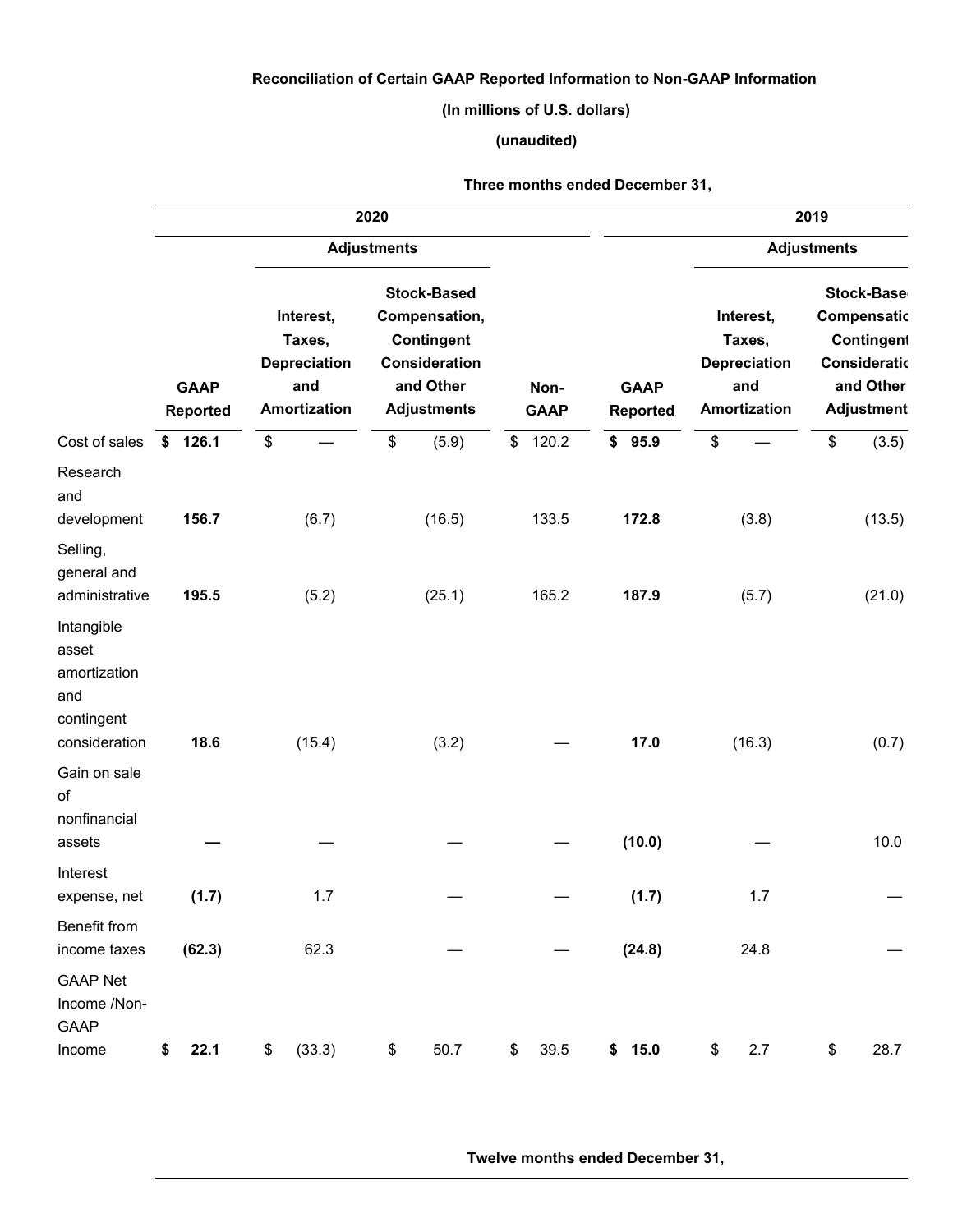|                                                                             |                                |                                                                          | 2020                                                                                                  |                         |                                | 2019<br><b>Adjustments</b>                                               |                                                                                           |  |
|-----------------------------------------------------------------------------|--------------------------------|--------------------------------------------------------------------------|-------------------------------------------------------------------------------------------------------|-------------------------|--------------------------------|--------------------------------------------------------------------------|-------------------------------------------------------------------------------------------|--|
|                                                                             |                                |                                                                          | <b>Adjustments</b>                                                                                    |                         |                                |                                                                          |                                                                                           |  |
|                                                                             | <b>GAAP</b><br><b>Reported</b> | Interest,<br>Taxes,<br><b>Depreciation</b><br>and<br><b>Amortization</b> | <b>Stock-Based</b><br>Compensation,<br>Contingent<br>Consideration<br>and Other<br><b>Adjustments</b> | Non-<br><b>GAAP</b>     | <b>GAAP</b><br><b>Reported</b> | Interest,<br>Taxes,<br><b>Depreciation</b><br>and<br><b>Amortization</b> | Stock-Bas<br>Compensati<br>Continger<br><b>Considerat</b><br>and Othe<br><b>Adjustmen</b> |  |
| Cost of sales                                                               | \$524.3                        | \$                                                                       | \$<br>(101.9)                                                                                         | $\mathfrak{S}$<br>422.4 | \$359.5                        | \$                                                                       | (16.1)                                                                                    |  |
| Research<br>and<br>development<br>Selling,<br>general and<br>administrative | 628.1<br>737.7                 | (21.9)<br>(21.1)                                                         | (88.2)<br>(101.5)                                                                                     | 518.0<br>615.1          | 715.0<br>680.9                 | (26.9)<br>(24.9)                                                         | (56.6)<br>(87.1)                                                                          |  |
| Intangible<br>asset<br>amortization<br>and<br>contingent<br>consideration   | 66.7                           | (62.2)                                                                   | (4.5)                                                                                                 |                         | 74.1                           | (53.5)                                                                   | (20.6)                                                                                    |  |
| Gain on sale<br>of<br>nonfinancial<br>assets                                | (59.5)                         |                                                                          | 59.5                                                                                                  |                         | (25.0)                         |                                                                          | 25.0                                                                                      |  |
| Interest                                                                    |                                |                                                                          |                                                                                                       |                         |                                |                                                                          |                                                                                           |  |
| expense, net                                                                | (12.7)                         | 12.7                                                                     |                                                                                                       |                         | (0.7)                          | 0.7                                                                      |                                                                                           |  |
| Benefit from<br>income taxes                                                | (901.4)                        | 901.4                                                                    |                                                                                                       |                         | (71.0)                         | 71.0                                                                     |                                                                                           |  |
| <b>GAAP Net</b><br>Income<br>(Loss)/Non-<br><b>GAAP</b><br>Income           | 859.1                          | (783.5)                                                                  | 236.6                                                                                                 | 312.2                   | (23.8)                         | 35.0                                                                     | 155.4                                                                                     |  |
|                                                                             |                                |                                                                          |                                                                                                       |                         |                                |                                                                          |                                                                                           |  |

### *Contact:*

| <i>Investors:</i>                   | Media:                              |
|-------------------------------------|-------------------------------------|
| Traci McCarty                       | Debra Charlesworth                  |
| <b>BioMarin Pharmaceutical Inc.</b> | <b>BioMarin Pharmaceutical Inc.</b> |
| (415) 455-7558                      | (415) 455-7451                      |